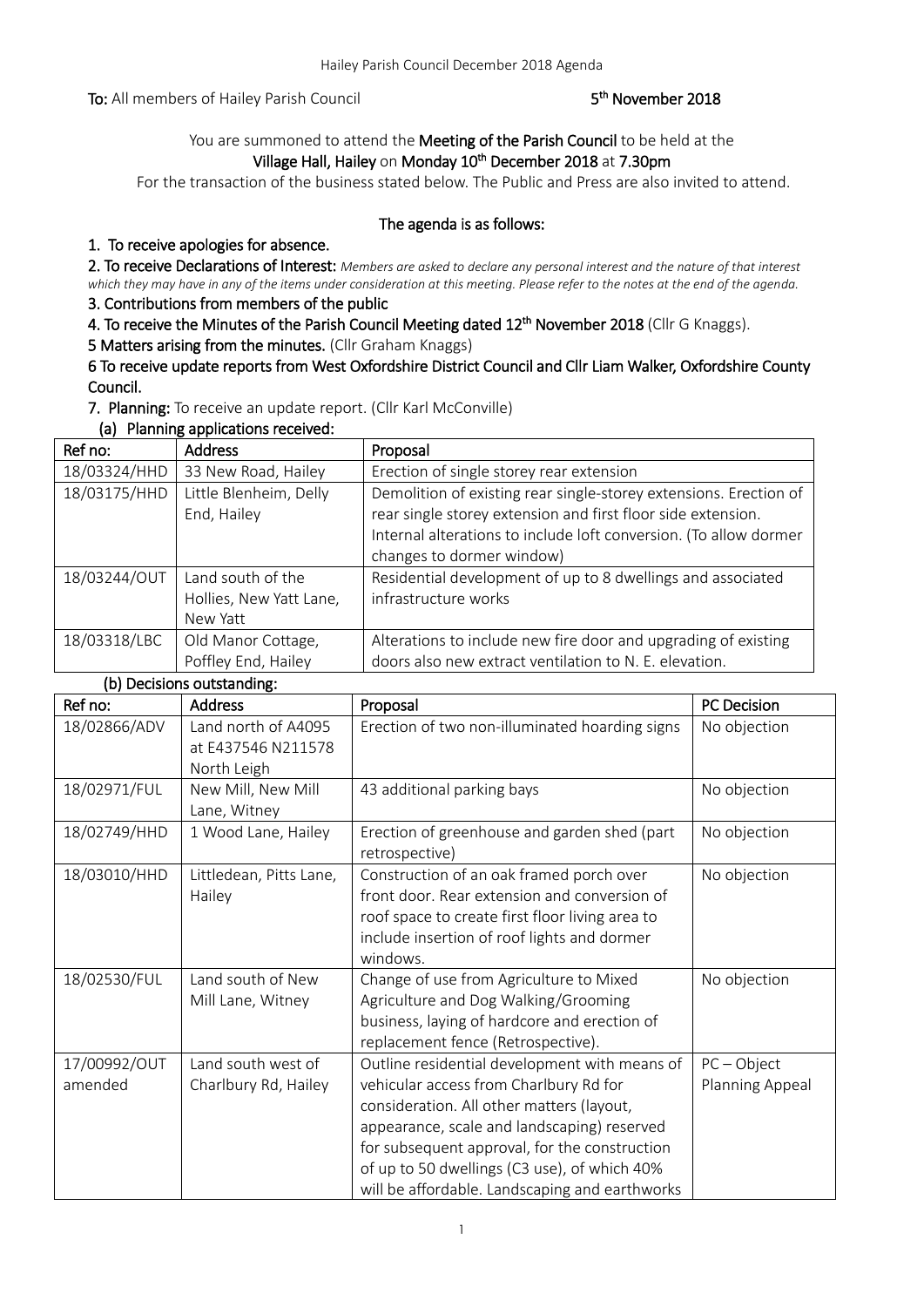|              |                                          | to facilitate surface water drainage and all<br>other ancillary infrastructure and enabling<br>works. |              |
|--------------|------------------------------------------|-------------------------------------------------------------------------------------------------------|--------------|
| 18/01567/FUL | Bird in Hand, White<br>Oak Green, Hailey | Construction of new dwelling                                                                          | No objection |

## (c) Decisions made:

| Ref no:      | <b>Address</b>        | Proposal                           | Decision         |
|--------------|-----------------------|------------------------------------|------------------|
| 18/02881/HHD | 11 Middletown, Hailey | Insertion of a new dormer to front | PC- No objection |
|              |                       | elevation. Alterations to existing | WODC-Refused     |
|              |                       | rear dormer.                       |                  |

- 8. Hailey Festival. To consider the future status of Hailey Festival
- 9. Neighbourhood Plan. (Cllr Graham Knaggs)
- 10. Infrastructure Development Plan (Cllr Graham Knaggs)
- (a) Responses to new village hall consultation including responses from the Infrastructure Development Group
- 11. To receive a Neighbourhood Policing Report. (Cllr Andy Smith)
- 12. Amenities: (Cllr David Musson)
	- (b) Routine recorded inspection of play equipment.
	- (c) To consider grant for village hall management committee
- 13. Highways and Traffic: To receive update reports. (Cllr Andy Smith)
	- (a) Highways.
		- (i) Update on postponed SGN roadworks through Hailey
	- (b) Update on Vehicle Activated Sign at Delly Hill
	- (c) Update on speeding in New Yatt
	- (d) To resolve to repair the VAS at New Yatt at the cost of £509 plus VAT
- 15. Estates, Footpaths & Bridleways: To receive update reports. (Cllr David Musson)
	- (a) Sale of Wood Green
	- (b) Registration of Parish Council land with Land Registry
	- (c) Update on lease of land in Poffley End to Southern Electricity Board
	- (d) To consider request to graze sheep on wildflower meadow at the Burial Ground
	- (e) To consider burial request for non-resident
	- (f) To consider remaining capacity of Burial Ground
	- (g) Review of Burial Ground regulations
	- (h) To consider maintenance of Burial Ground
	- (i) Tree maintenance:
		- i) To discuss planned tree work
		- ii) To discuss trees in Church Lane and overhead wires
		- **iii)** Trees on Vine Farm triangle
		- iv) Trees in Delly End

#### 16. Allotments

- a. To consider rent for Whiteoak Green field
- 17. Finances:

#### (a) Payments received:

| RA Jones Funeral Directors    | Burial fees (non-resident) | £1324.00  |
|-------------------------------|----------------------------|-----------|
| A.L. Sole & Son               | <b>Burial fees</b>         | £331.00   |
| Allotments for Labouring Poor | Allotment rent             | £1,670.00 |
| Lack Funeral services         | Burial fees (non-resident) | £1,324.00 |
| <b>Greens Funeral Service</b> | <b>Burial fees</b>         | £331.00   |

#### (b)Accounts for authorisation and payment:

| Lisa Wilkinson | Clerk's November net salary | £517.62 |
|----------------|-----------------------------|---------|
|                | Expenses/Allowance          |         |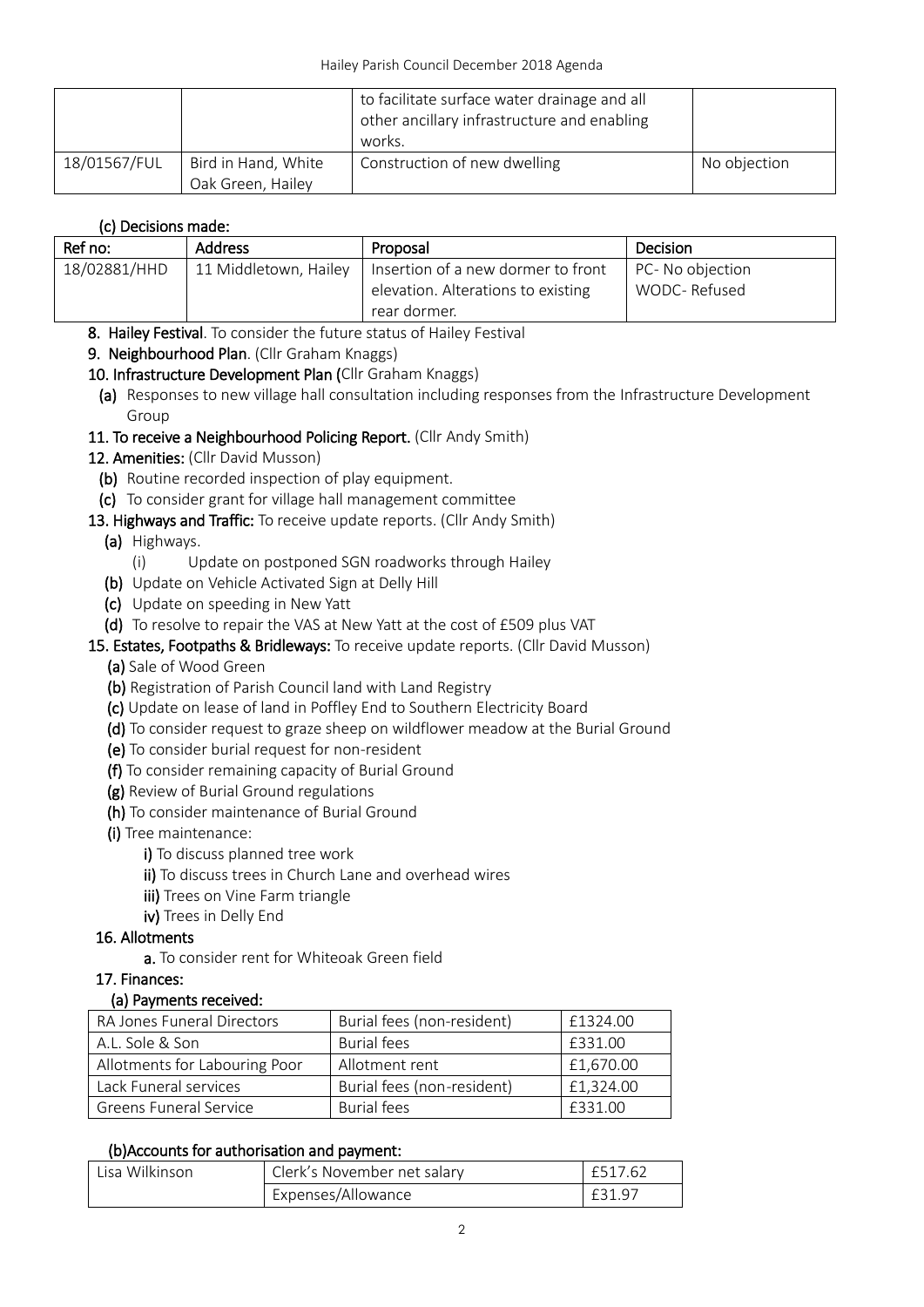Hailey Parish Council December 2018 Agenda

|                       | Total:                                  | £549.59 |
|-----------------------|-----------------------------------------|---------|
| <b>Nest</b>           | Clerk's pension                         | £23.65  |
| Pam Simpkins          | Repay for Dick Tracey thank you present | £25.00  |
| Hailey Village Hall   | Room hire (defib training)              | £20.00  |
| McCracken & Son Ltd   | October grass cutting                   | £489.60 |
| <b>Netwise</b>        | Domain name renewal                     | £20.00  |
| Wel Medical           | Replacement Lightboard for Defib        | £47.94  |
| Printerbase           | Ink cartridges                          | £151.21 |
| <b>HMRC</b>           | Income tax (months 7 & 8)               | £13.80  |
| Information           | Data protection fee renewal             | £35.00  |
| Commissioner's Office |                                         |         |

## (c)Hailey Parish Council bank balance to 30 November 2018

| Unity Trust Current Account | £45,045.20 |
|-----------------------------|------------|
| Unity Trust Deposit account | £5096.68   |
|                             |            |

- (d) To consider amendments to Financial Regulations
- (e) To consider capital expenditure for 2018-19
- (f) To appoint internal auditor for 2019-20
- (g) To consider setting up annual direct debit for Data Protection fee
- (h) To resolve to increase the clerk's pension contribution from 3% to 5% from April 2019 in line with the minimum pension contributions
- 18. Correspondence received
- 19. Other Items to Note
- 20. Contributions from members of the public.

#### 21. Dates of Parish Council meetings for 2018-19:

| $14th$ January 2019 |                                            |
|---------------------|--------------------------------------------|
| $11th$ February     |                                            |
| $11th$ March 2019   | And Joan Smith Educational Charity meeting |

# Clerk to the Council

#### Lisa Wilkinson

*(i) Any member arriving after the start of the meeting is asked to declare personal interests as necessary as soon as practicable after their arrival even if the item in question has been considered. (ii) With the exception of the circumstances listed in paragraph 9(2) of the Local Code of Conduct for Members, a Member with a personal interest also has a prejudicial interest if it is one which a Member of the public with knowledge of the relevant facts would reasonably regard as so significant that it is likely to prejudice the Member's judgement of the public interest. In such circumstances, the Member must withdraw from the meeting room, and should inform the Chairman accordingly.*

*(iii)* It is not practical to offer detailed advice during the meeting on whether or not a personal interest should be declared or whether a personal *interest should also be regarded as prejudicial.*